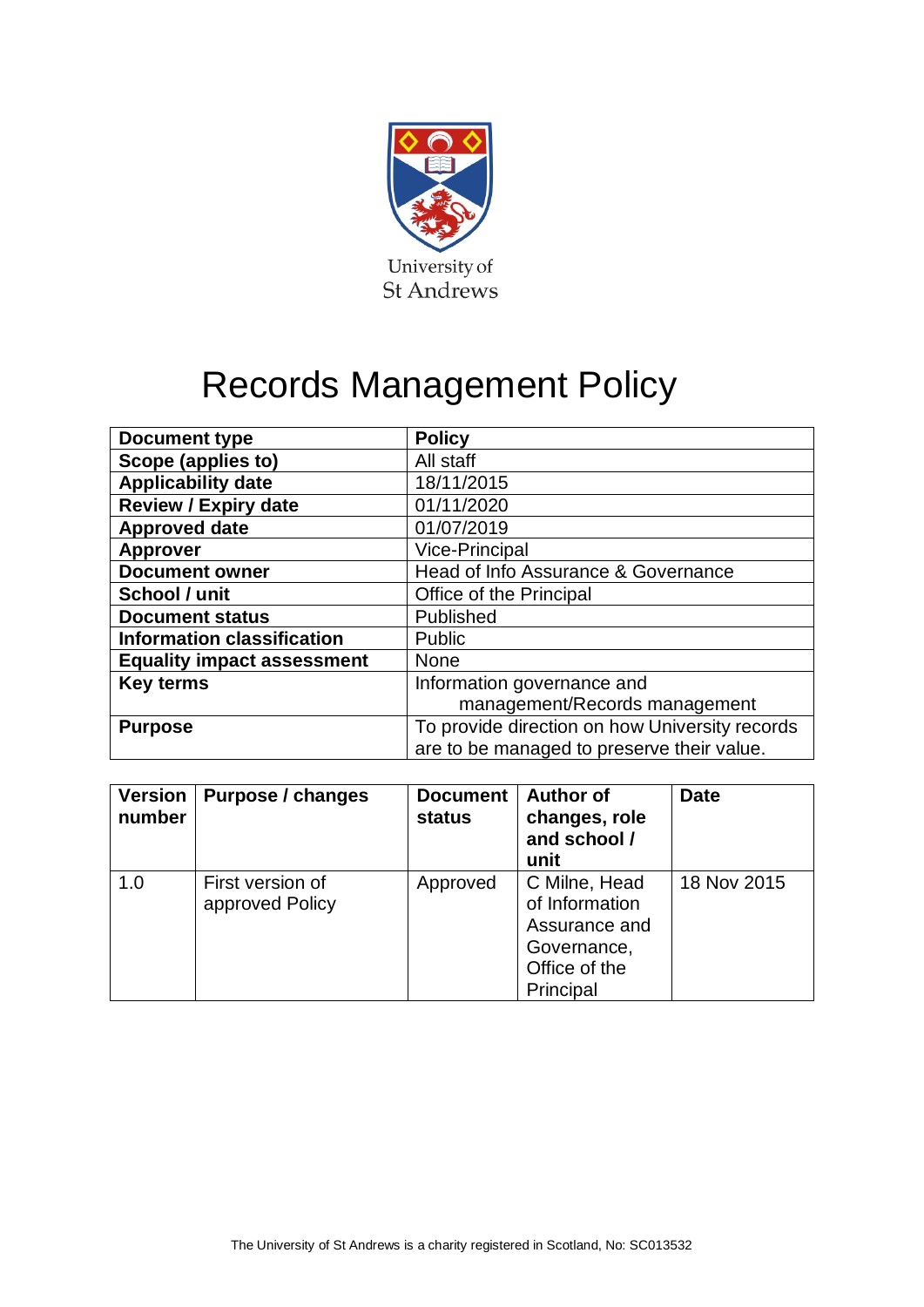# **1. Introduction**

The records of the University of St Andrews are recognised as being critical to the efficient and effective operation of the Institution. Records are essential business resources containing information essential to the continued operation of the University. Records provide evidence of business transactions and activities, and are vital to forming the University's corporate memory, and in many cases supporting the creation of new knowledge.

# **2. Policy objectives and scope**

The objectives of this policy are to ensure that:

- The University develops and maintains a records management function that supports the effective and economic creation and management of authentic, reliable and useable records in whatever format, capable of supporting the University's business functions and activities for as long as they are required;
- when records are created, suitable measures are taken to secure the information contained in those records;
- University records and the information they contain can be retrieved accurately, promptly and consistently to aid decision making and the generation of new knowledge, while underpinning corporate governance and accountability; and
- University records worthy of indefinite retention are identified, secured, preserved and remain accessible by transfer to Muniments (institutional archive) and through digital preservation.

This policy applies to all records created, received, maintained and used by University staff in the course of carrying out their corporate functions.

Records can be defined as:

"*information created, received, and maintained as evidence and information by an organization or person, in pursuance of legal obligations or in the transaction of business*" (BS/ISO 15489-1:2001 Information and documentation. Records management. General.)

Records Management can be defined as the:

"*field of management responsible for the efficient and systematic control of the creation, receipt, maintenance, use and disposition of records, including processes for capturing and maintaining evidence of and information about business activities and transactions in the form of records.*" (BS/ISO 15489-1:2001 Information and documentation. Records management. General.)

#### **2.1.University of St Andrews: model for information and records management**

This policy is supported by the paper "*University of St Andrews: model for information and records management*" which was presented to the Principal's Office. The paper clarifies where and when records management standards will be applied to support the implementation of this policy.

#### **2.2.Intended audience**

This policy is for the attention of all staff working for the University. All records that University staff create, receive or maintain during the course of their duties are official records of the University regardless of media and must be managed accordingly.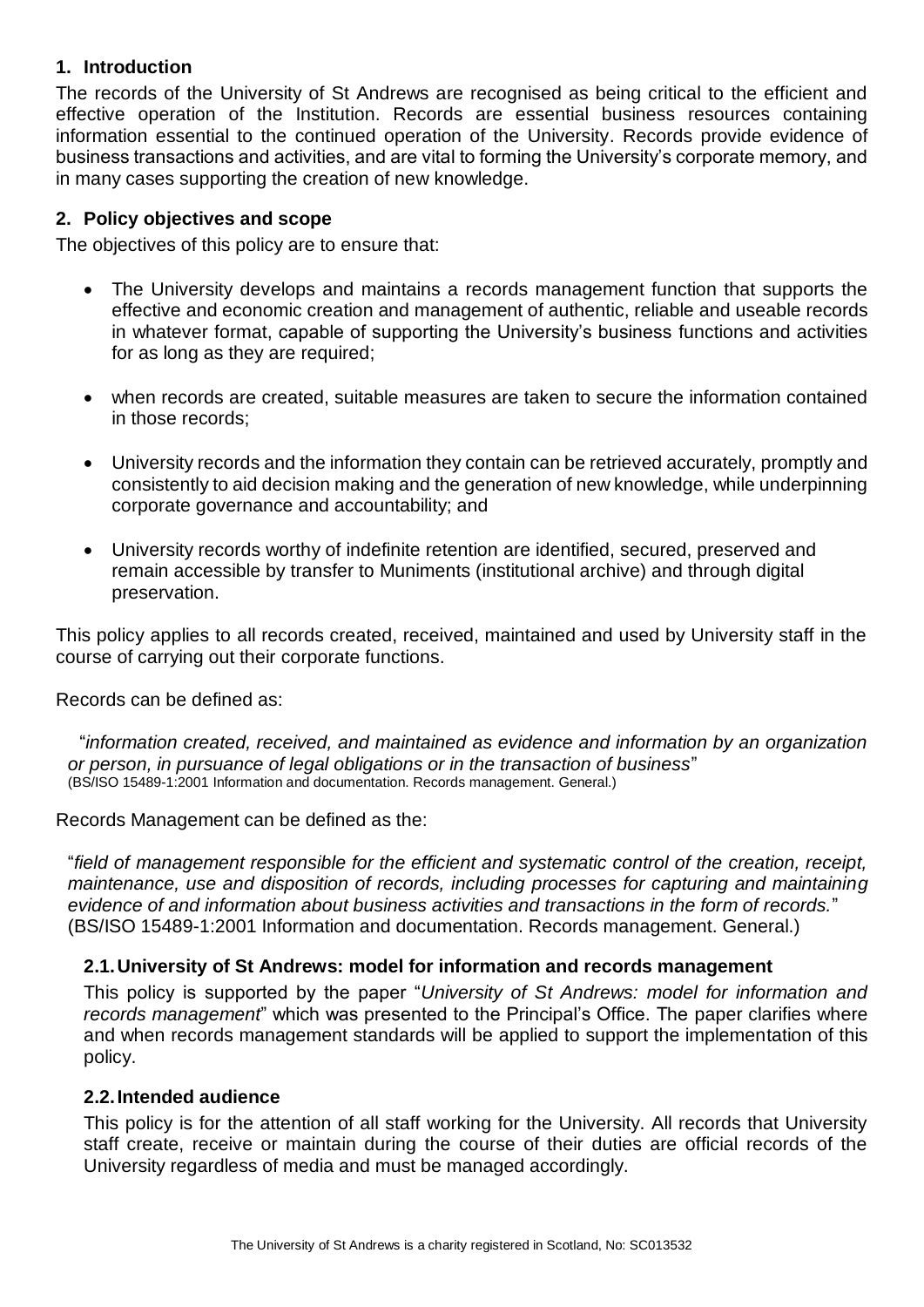# **2.3.Where the policy applies**

This policy applies to all locations and instances where:

- The University is responsible for personal and/or sensitive personal data as the data controller; and
- Information and/or data over which the University is recognised as the owner are accessed – irrespective of location, the ownership of the technology and the service(s) used to access information and data that fall within the scope of this Policy. Consequently, this policy applies to all out of office (e.g. home) working.

#### **2.4.Policy statement**

The records of the University will be managed systematically to support business improvements, operational efficiency, corporate governance and accountability, to preserve institutional corporate memory and to seek compliance with appropriate legislation.

# **2.5.Legislative and regulatory framework**

Through the deployment of appropriate resources, the University is committed to designing, developing and managing records management functions, in the spirit of existing and emerging legislative and regulatory frameworks, international standards and accepted best practice, with specific reference at this time to:

# **Legislation**:

- Freedom of Information (Scotland) Act 2002
- Environmental Information (Scotland) Regulations 2004
- Data Protection Act 2018

# **International Standards:**

- BS/ISO 15489-1:2001 Information and documentation. Records management. General
- BS EN ISO 9000:2000 Quality management systems
- BIP 0008:2004 Code of practice for legal admissibility and evidential weight of information stored electronically
- DISC PD 0010:1997 The principles of good practice for information management

#### **Voluntary Codes of Best Practice / Guidance Emerging from Recognised Authorities:**

- Model Action Plan
- Scottish Information Commissioner
- Public Records Office
- Joint Information Systems Committee

# **2.6.Business benefits of records management**

The University recognises the business benefits of deploying effective records management solutions as summarised in Clause 4 of BS/ISO 15489-1:2001. In themselves these provide adequate justification for pursuing efficient and effective Records Management beyond the principles set out in legislation.

#### **3. Implementation**

Supporting guidance and procedures necessary to enable staff to comply with this policy will be made available on the University website.

#### **4. Guidance**

Fundamental to the successful implementation of this policy is the availability of professional advice and guidance to support records management functions and to alert staff to their responsibilities.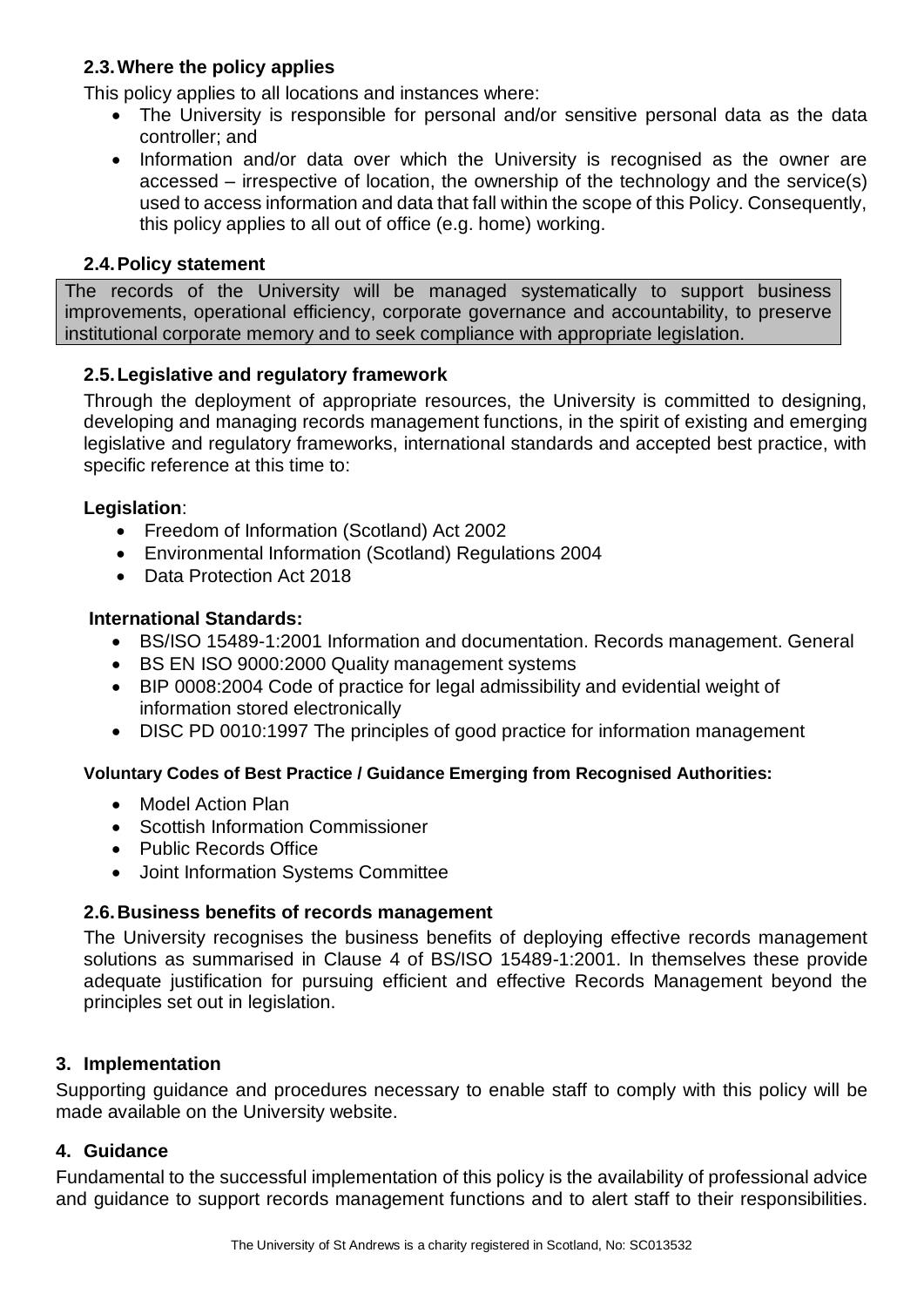Materials will be published, and appropriate staff development activities made available. Staff will also be able to seek the support of the Information Governance and Muniments teams.

# **5. Staff development and training**

The University will provide appropriate training in records management targeted at specific practices, encompassing relevant roles and responsibilities.

Records management training activities will be designed, delivered and evaluated in accordance with accepted best practice standards, making appropriate use of external bodies as appropriate.

# **6. Responsibilities**

All members of staff and others granted access to University information and systems have a responsibility to respond positively to this policy. Specific responsibilities include:

# **6.1.Vice-Principal, Governance**

- Adjudication on steps to be taken to secure compliance with the policy; and
- Identification of priority areas for implementation of this policy.

# **6.2.Head of Information Assurance and Governance**

- Promoting the policy and its implementation across the University.
- Ensuring that the accompanying materials are developed and made available.
- Providing training and awareness.
- Working with Schools and Services to assess levels of compliance and to provide support to address any gaps.

# **6.3.Heads of School and Service Directors**

- Ensuring that their School or Unit achieves compliance with this policy and that the information is classified and protected in line with the accompanying implementation guide.
- Where there are gaps in the implementation of the policy ensuring that these are addressed.

# *7.* Methodology

The development of this policy was partly informed by external benchmarking. This included a review of records management policies from local authorities and higher education institutions and other public sector bodies within and outwith the UK and an assessment of the standard BS/ISO 15489-1:2001 Information and documentation. On conducting an initial screening exercise, it was determined that implementation of this Policy would not negatively impact on any of the individual equality strands. Therefore, a full equality Impact Assessment is not required.

#### **8. Review**

This policy will be reviewed at regular intervals. The review period will be approved by the University Principal's Office and recorded on the accompanying coversheet. Any significant change to the definition of personal and/or sensitive personal data, or University Policy or procedures primarily concerned with information *confidentiality, integrity and accessibility* may trigger an earlier review. This Policy will be presented to the University Principal's Office for approval.

# **9. Availability**

This policy is published on the University Website. The policy can be made available in different formats, please direct any requests to the Head of Information Assurance and Governance.

#### **10.Contacts/further information**

Enquiries regarding these Regulations can in the first instance be directed to the Head of Information Assurance and Governance.